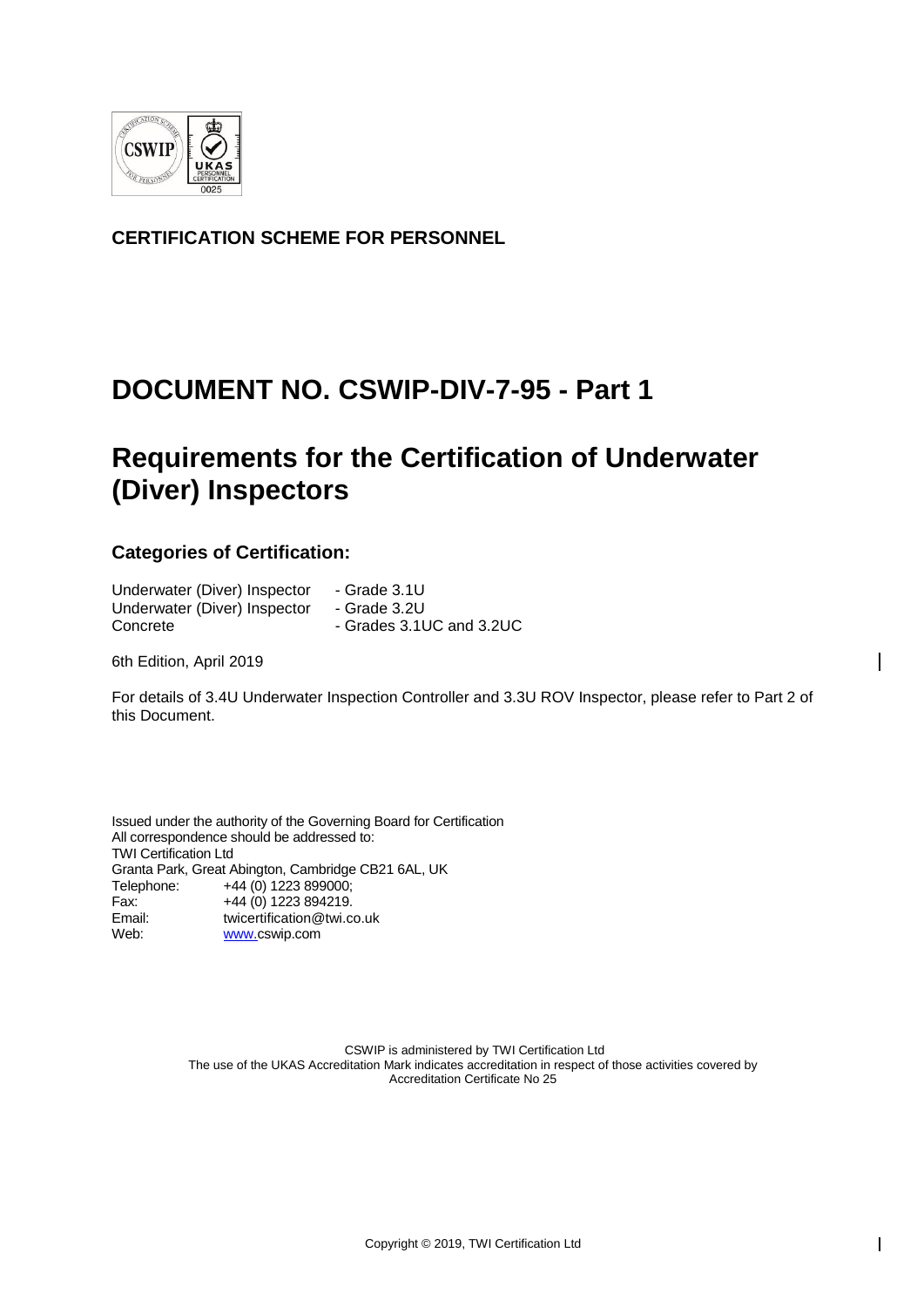## **FOREWORD**

The Certification Scheme for Personnel (CSWIP) is a comprehensive scheme which provides for the examination and certification of individuals seeking to demonstrate knowledge and/or competence in their field of operation. The scope of CSWIP includes, among others, Welding Inspectors, Welding Supervisors, Welding Instructors, Welding Examiners, Welding Quality Control Co-ordinators, Heat Treatment Operatives, Cathodic Inspection personnel, Drillstem Inspection personnel, Plant Inspectors, Underwater Inspection personnel, Plastics Welders and NDT personnel.

CSWIP is managed by the Certification Management Board, which acts as the Governing Board for Certification in keeping with the requirements of the industries served by the scheme. The Certification Management Board, in turn, appoints specialist Management Committees to oversee specific parts of the scheme. All CSWIP Boards and Committees comprise member representatives of relevant industrial and other interests. TWI Certification Ltd is accredited by UKAS to BS EN ISO/IEC 17024(1) for certification of personnel.

The CSWIP In-Service Inspection Management Committee is one such Management Committee and is representative of offshore operators, diving contractors and classification societies.

TWI Certification Ltd understands the importance of impartiality in carrying out its certification activities, managing conflict of interest and ensuring the objectivity of all its certification activities, in accordance with BS EN ISO/IEC 17024.

## **ACCESS TO CERTIFICATION**

Access to certification schemes is not improperly restricted. The sole criteria for certification are given in the document (and any subsequent amendments) and no other criteria will be applied. Certification is not conditional on the candidate applying for other services or membership from TWI Certification Ltd, its parent, or any other groups or associations.

#### **1. GENERAL**

#### **1.1 Scope**

This document describes the procedures by which personnel may be examined and if successful, certificated in relation to underwater inspection and non-destructive testing. The scheme is intended to meet the majority of users' requirements to provide industry with an assured minimum standard of proficiency. The specialist user may add specific tests or requirements related to his/her own needs. The examination procedure is designed to test the candidate's grasp of the methods and techniques, and his/her understanding of the operations he/she performs. The examination procedure involves written, oral and practical tests, where appropriate.

Specimen written examination questions and syllabuses for the guidance of organisations and individuals preparing for certification are included as appendices to this document.

The policy of the CSWIP In-Service Inspection Management Committee is to keep all technical requirements under regular review to ensure that current industrial needs and new technology are adequately covered. It is therefore important for users of the scheme to ensure that they are aware of any amendments to, or re-issue of, this document.

This document covers two grades of activity: these apply to divers who are involved in underwater structural inspection, 3.1U and 3.2U. A concrete examination is available for all holders of underwater inspection certification.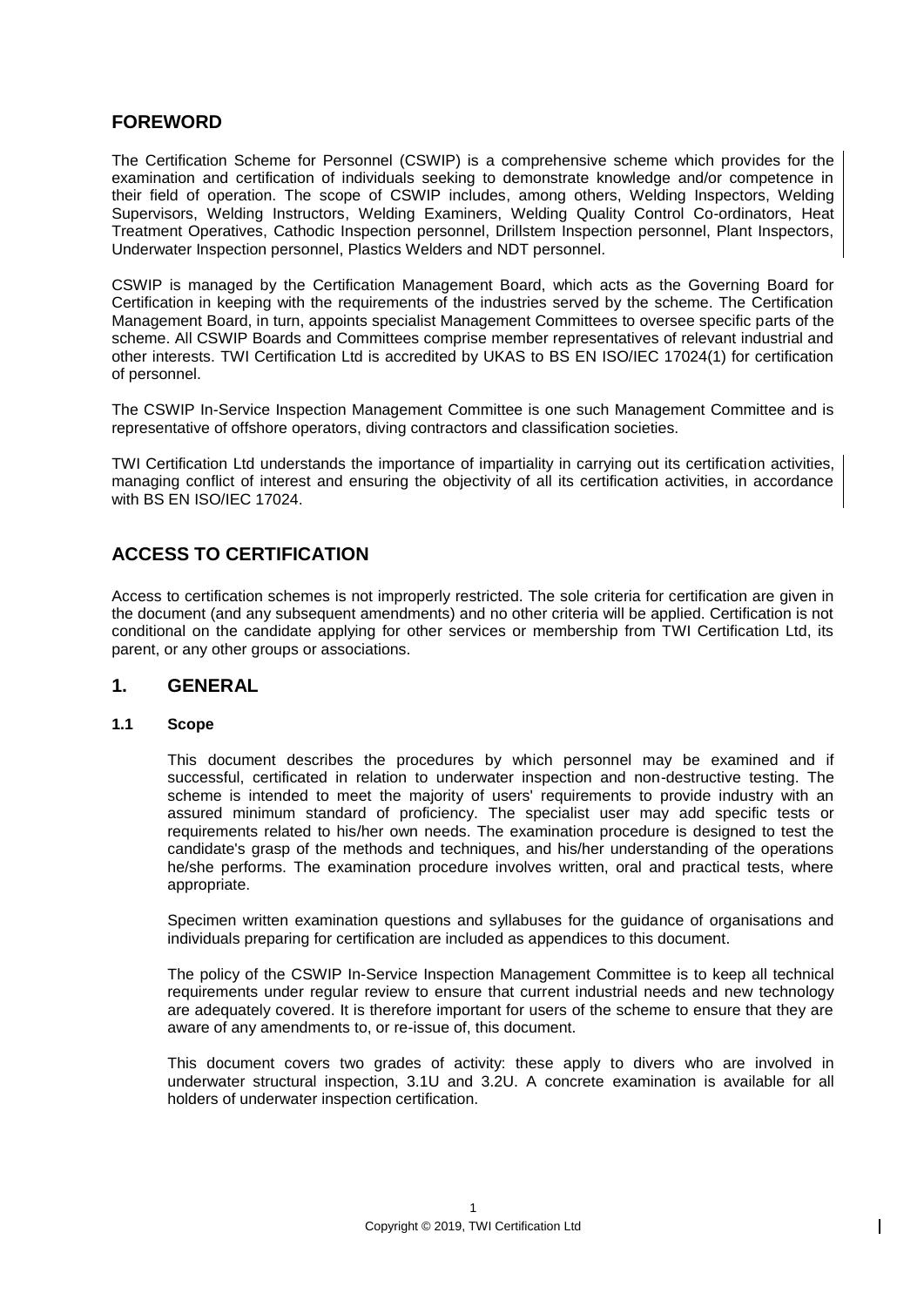Certification categories are also available for topside personnel involved in underwater inspection: 3.3U and 3.4U. A separate document (Reference CSWIP-DIV-7-95 - Part 2) is available on these categories.

#### **1.2 Vision requirements**

All candidates must provide documented evidence of satisfactory vision in accordance with the following requirements:

Unaided or corrected near visual acuity in at least one eye shall be such that the candidate is capable of reading N4.5 Times Roman or Jaeger number 1 or equivalent letters (having a height of 1.6mm) type at a distance of not less than 30cm with one or both eyes on a standard reading test chart.

Candidates for the 3.2U must also provide documentary evidence of:

Colour vision shall be sufficient that the candidate can distinguish and differentiate contrast between the colours used in magnetic particle inspection. Candidates will be required to have colour perception assessed by the Ishihara 24 plate test.

a) The evidence must be in the form of a certificate issued by a medically recognised person or a trained appointed representative of the medically recognised person within the previous 24 months.

#### **1.3 Health requirements**

The candidate must provide evidence of a valid Diver's Medical Certificate issued under Diving at Work Regulations 1997 or a similar standard.

#### **1.4 Job responsibilities**

Candidates will be expected to be able to apply appropriate inspection methods and techniques underwater. They should be capable of maintaining appropriate job records, of preparing written reports and of producing an adequate oral commentary on their work as and when required.

#### **1.5 Evidence of training/competence - all candidates**

Candidates must hold a valid certificate of diver training or competence to HSE surface supplied air diver or higher. (See below Acceptable Equivalents).

Evidence of the appropriate underwater inspection methods should be logged in the candidate's red IMCA underwater inspection log book giving specific details of inspection work, each entry being signed by the candidate, diving supervisor and client representative. Photocopies of entries may be required as supporting evidence of experience when making application to CSWIP for examination but the original Inspection Log Book should be available for inspection by CSWIP, if required.

Note: Divers log books will not be accepted for verification of inspection dives.

#### **ACCEPTABLE EQUIVALENTS**

There is a comprehensive list of approved commercial diving qualifications that can be found online:

- <http://www.hse.gov.uk/diving/qualifications/>
- <https://www.imca-int.com/briefing/1394/diver-diving-supervisor-certification/>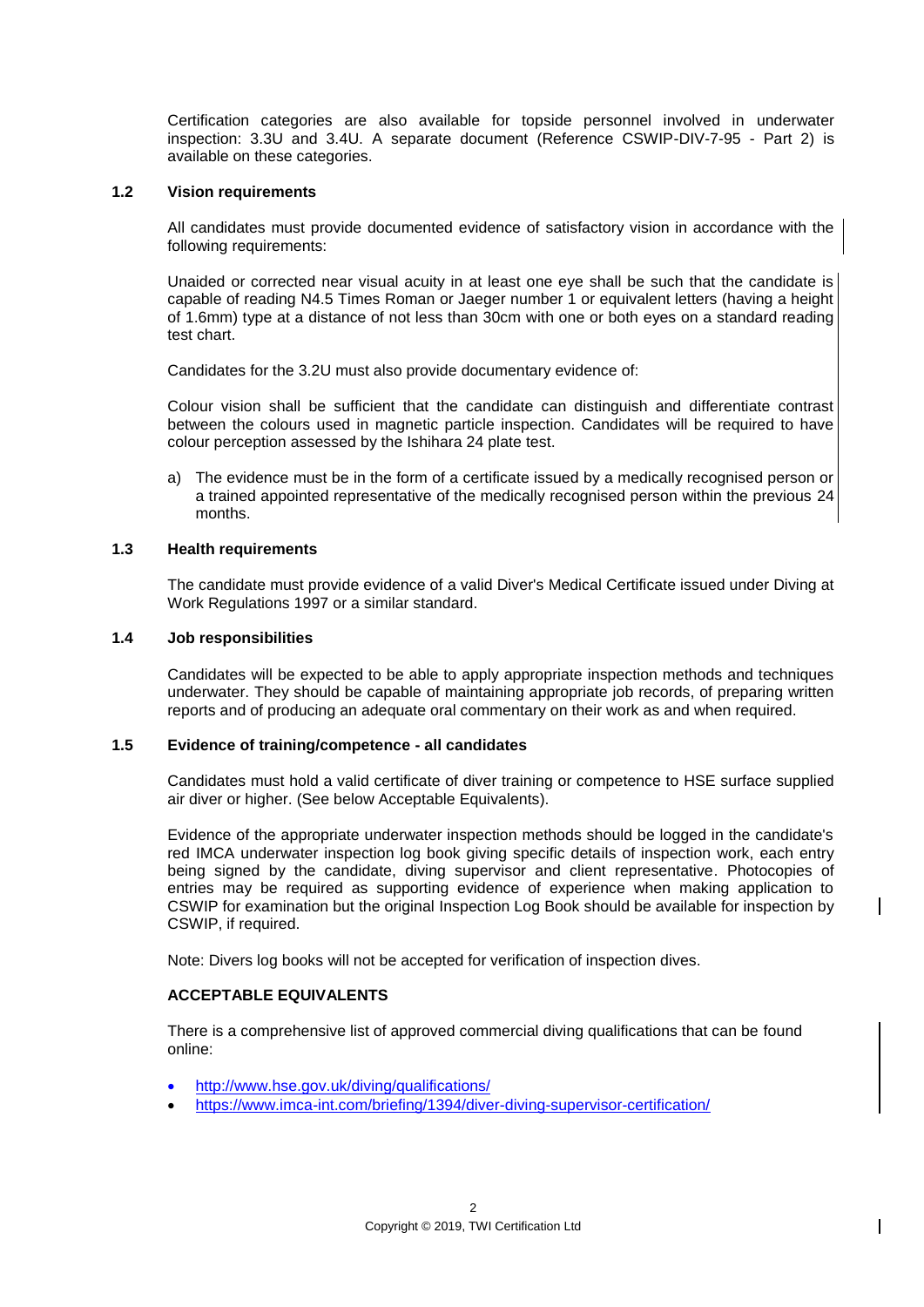However, it is recognised that certain commercial divers operating in some countries have no formal diver certification and the CISIMC has agreed that such divers should not be debarred from applying to take the CSWIP 3.1U or 3.2U examinations so long as they meet appropriate entry criteria. It has been agreed that a diver without a training certificate as shown above may apply to sit 3.1U or 3.2U examinations. The applicant should provide confirmation of his experience and competence by detailed letter, signed by the General Manager or a Director of his employer and consideration will be given on an individual basis.

## **2. GRADE 3.1U**

#### **2.1 Note: Training Courses**

Grade 3.1U candidates will be required to have satisfactorily completed a CSWIP approved training course on the methods in which they are to be examined. Part of this training may be land based but a minimum period of inspection training underwater of 4 hours is required.

#### **2.2 Approval Procedure**

Candidates will be required to satisfy the examiners in all parts of the examination.

#### **2.2.1. Written examination**

The test will include a written examination consisting of:

#### **a) General - Theory appropriate to all visual inspection techniques**

#### **50 multiple-choice questions which will include**:

- i) Underwater visual inspection, steel
- ii) Underwater visual inspection, concrete
- iii) Recording methods
- iv) Corrosion protection
- v) NDT methods (general knowledge) and ultrasonic digital thickness measurement.
- Time allowed 75 minutes
- Pass mark 70%

#### **b) Sector Specific - Theory related to specific applications.**

#### **50 multiple-choice questions which will include:**

- i) Welded structures, pipeline, riser and concrete terminology
- ii) Modes of failure
- iii) Welding technology and associated defects
- iv) In-service defects
- v) Environmental influences on sub-sea structures
- Time allowed 75 minutes
- Pass mark 70%

#### **2.2.2. Practical examination**

All underwater practical examinations will be conducted in either a tank or open water. Not more than three hours in water will be allowed for underwater tests. As part of the examination an adequate oral commentary by the candidate during underwater work will be required.

The underwater practical examination will consist of the following parts:

i) Visual examination of an underwater steel structure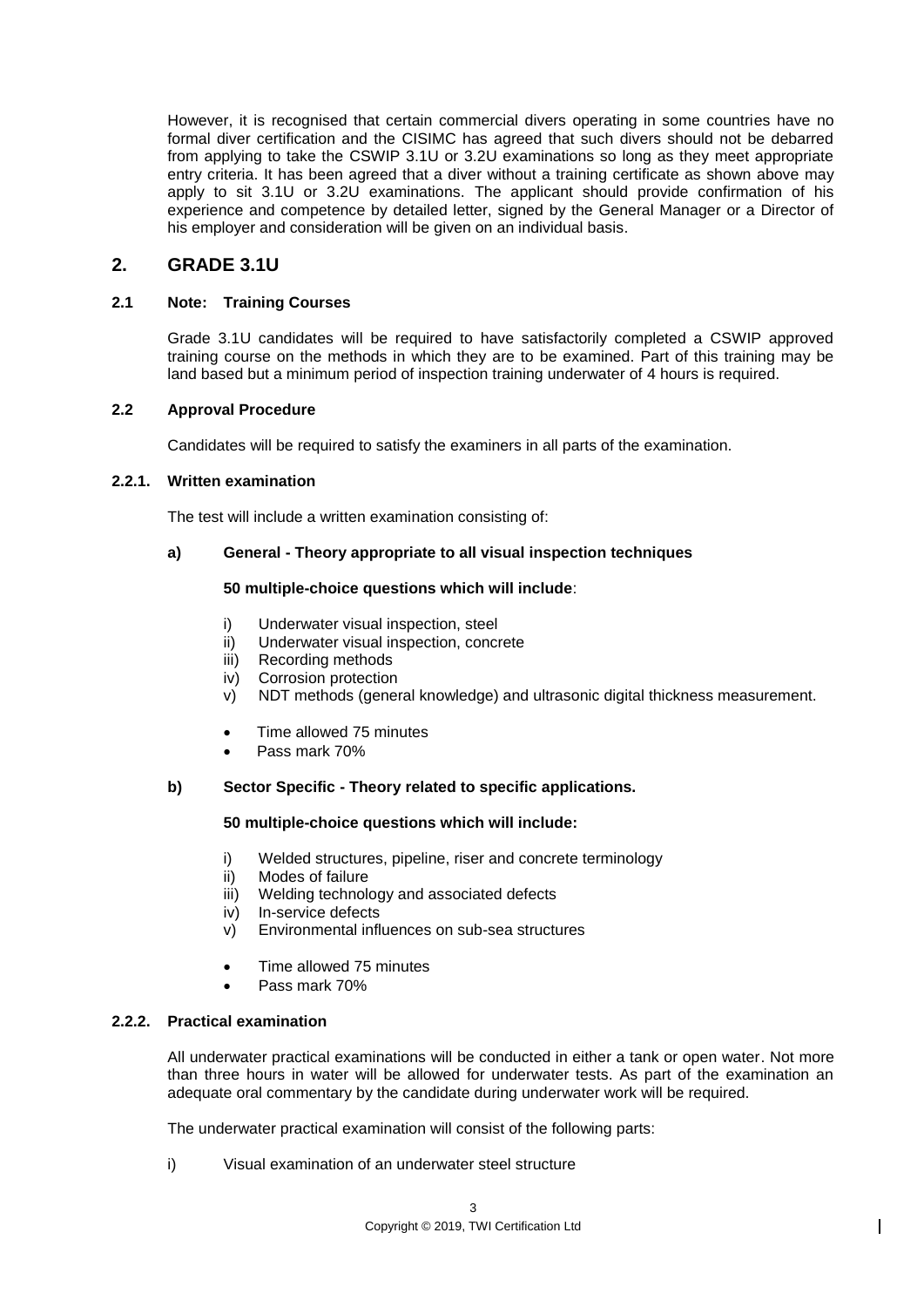- ii) Cathodic potential measurements
- iii) Ultrasonic digital thickness measurements
- iv) Underwater photography
- v) Use of video with oral commentary.

#### **2.2.3. Concrete examination**

For those seeking qualification in the inspection of concrete, the examination may be taken at the same time as the initial examination, an upgrade to 3.2U examination or a five year renewal. The concrete qualification will also be renewable at the five year renewal point of the 3.1U or the 3.2U.

The examination will consist of a 20 multi-choice question paper and assessment and reporting on eight photographs of typical concrete blemishes and reporting the possible cause, type and classification.

Please note there is no retest for this examination. Further attempts are all treated as an Initial concrete examination.

## **3. GRADE 3.2U**

**NOTE**: 3.2U candidates must either:

a) hold a current 3.1U certificate and satisfactorily complete a CSWIP approved training course on the methods in which they are to be examined. They shall provide evidence of six hours practical experience in Grade 3.2U techniques. This practical experience may be tank based.

or

b) have proof of at least 50 hours logged diving, satisfy the 3.1U and 3.2U training requirements and take the 3.1U examination prior to the 3.2U examination. These combined examinations will require the candidate to spend more than one day at the test centre. 3.2U certificates will only be issued if success in both the 3.1U and 3.2U examination is achieved.

#### **3.1 Approval procedure**

Candidates will be required to satisfy the examiners in all parts of the examination.

#### **3.1.1. Written examination**

#### **a) General - Theory appropriate to all magnetic testing techniques**

50 Multiple-choice questions that will include:

- i) Technique preparation
- ii) Corrosion protection
- iii) Magnetic particle inspection
- iv) Ultrasonic testing
- v) Visual inspection, photography and video
- vi) NDT techniques (general knowledge)
- Time allowed 75 minutes
- Pass mark 70%

#### **b) Sector specific - Theory related to subsea applications**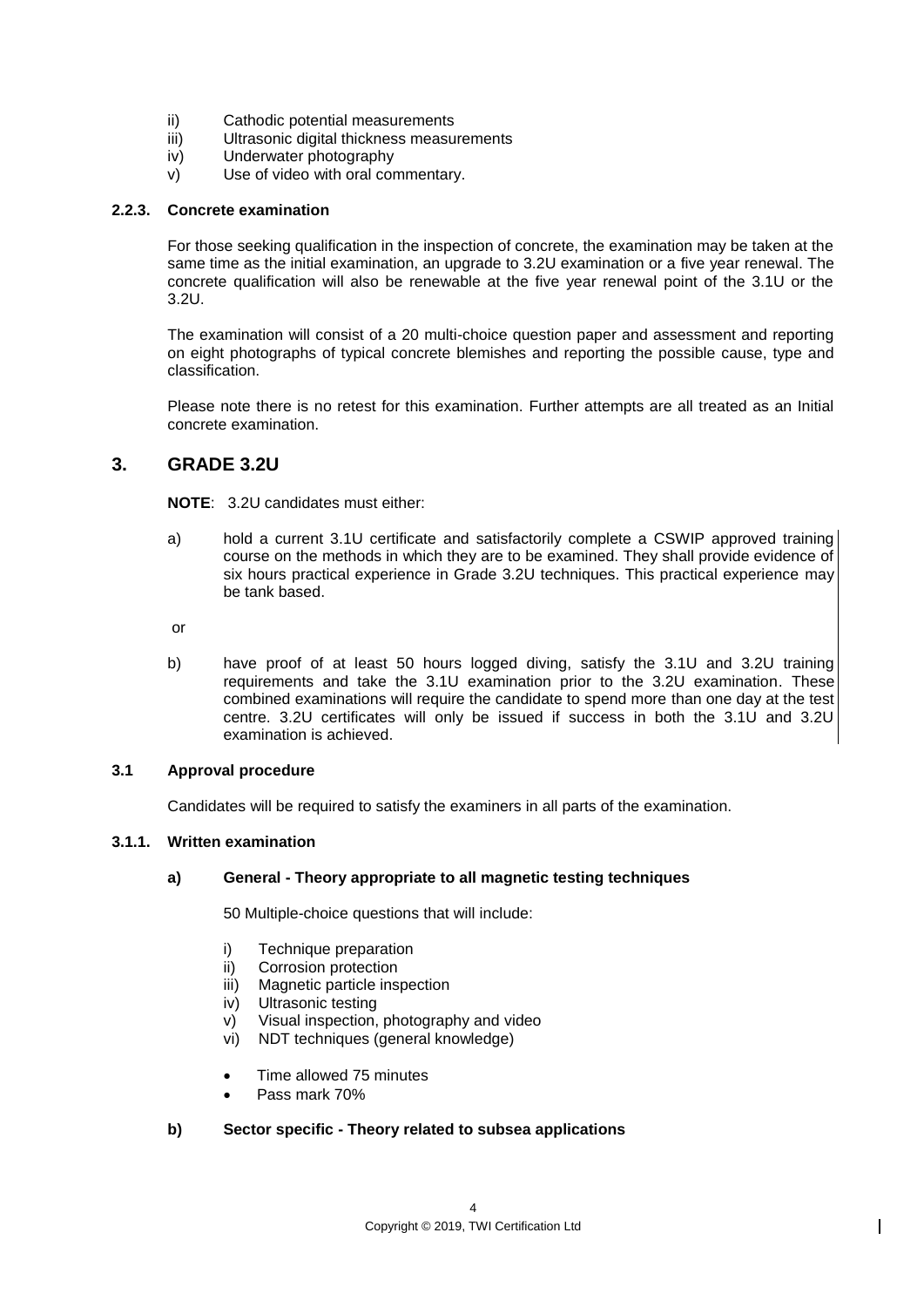50 Multiple-choice questions that will include:

- i) Application of subsea MPI inspection techniques
- ii) Capabilities and limitations of subsea inspection techniques
- iii) Deployment and surface checks of NDT equipment
- iv) Factors that affect the sensitivity of subsea MPI
- Time allowed 75 minutes
- Pass mark 70%

#### **3.1.2. Practical examination**

- i) Magnetic particle assessment of three ferritic steel welds using various magnetisation techniques with fluorescent inks and ultraviolet light.
- ii) Practical weld toe grinding of a 150mm length of weld to a specific requirement.

#### **3.1.3. Concrete examination**

For those seeking qualification in the inspection of concrete, the examination may be taken at the same time as the initial examination, an upgrade to 3.2U examination or a five year renewal. The concrete qualification will also be renewable at the five year renewal point of the 3.1U or the 3.2U.

The examination will consist of a 20 multi-choice question paper and assessment and reporting on eight photographs of typical concrete blemishes and reporting the possible cause, type and classification.

Please note there is no retest for this examination. Further attempts are all treated as an Initial concrete examination.

#### **3.1.4. A-Scan Endorsement**

Candidates attempting a 3.2U supplementary examination, 3.2U five year renewal examination or who already hold a 3.2U certification are eligible to attempt an A-Scan endorsement examination.

The A-Scan endorsement will be part of the 3.2U certification and will only be valid up until the expiry date of the certificate.

Candidates will be required to satisfy the examiners in all parts of the examinations.

The examination will consist of a 20 multiple-choice question paper, time allowed 30 minutes and a practical examination, time allowed 40 minutes consisting of:

- Calibration of the instrument
- Determine area of lamination in plate material containing artificial defects.

It is strongly recommended that current 3.2U certificate holders attend a one day refresher training course prior to the examination.

Please note there is no retest for this examination.

#### **4. GENERAL INFORMATION**

#### **4.1 Examination equipment, specimens and test centres**

**4.1.1. 3.1U**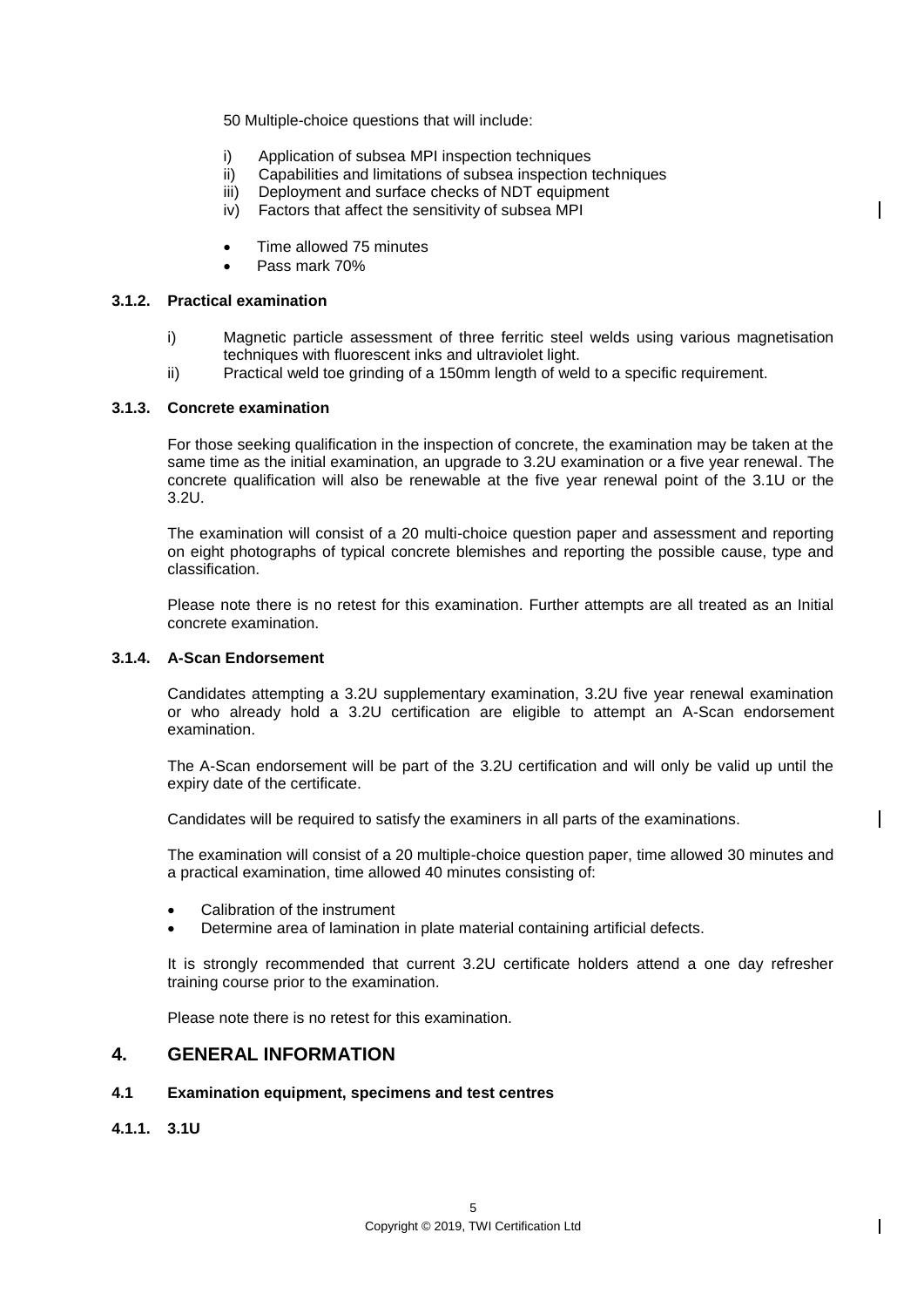For the 3.1U examination, suitable underwater structures are situated at test centres and all necessary video, photographic, CP measurement and ultrasonic digital equipment is provided.

Candidates may bring their own cameras but should confirm their suitability at the time of booking the examination.

#### **4.1.2. 3.2U**

For the 3.2U examination suitable magnetic particle and grinding equipment and consumables together with a range of test specimens are provided.

#### **NOTE:**

- a) Surface demand diving equipment is also provided for all divers, but divers requiring unusually large or small suit sizes are advised to check the availability with the Test Centre when booking their examination.
- b) Rigging aids are provided but candidates may bring their own if they wish.
- c) The test centre has a right to refuse permission for candidates to use personal equipment that the duty diving supervisor deems inappropriate or unsuitable.

#### **4.2 Applications for examinations and fees**

Applications must be made on the appropriate application form to the examining organisation, details of which are given at the end of this document. Application forms ask for specific details of experience, training and health and must be signed confirming that these details are correct and supported by such other documents as may be necessary to confirm that the candidate is eligible for examination. No applications can be confirmed or examination dates issued until receipt of a correctly completed application form and the full fee. In the event of a false statement being discovered any certificate awarded as a result of the test will be null and void.

Candidates proved to have cheated, or found to have attempted to remove or found to have removed examination material in a CSWIP examination will not be accepted as a candidate for any CSWIP examination for a minimum period of five years from the date of the examination where cheating, attempt to remove or removal of examination material, was established to have taken place.

#### **4.3 Certification**

#### **4.3.1. Results notices**

All candidates will be sent a results notice. This notice will also be sent to the organisation paying the examination fee, if not paid by the candidate.

**NOTE:** Results of examinations will not be verbally given over the phone or at the time the examination is taken.

#### **4.3.2. Successful candidates**

Two copies of a certificate of proficiency will be issued to the organisation or person that pays the examination fees. Duplicate certificates to replace those lost or destroyed will be issued only after extensive enquiries.

Candidates who take the 3.1U and 3.2U examinations together and who pass the 3.1U but not the 3.2U, will be awarded a 3.1U certificate.

#### **4.3.3. Unsuccessful candidates - Initial 3.1U and 3.2U**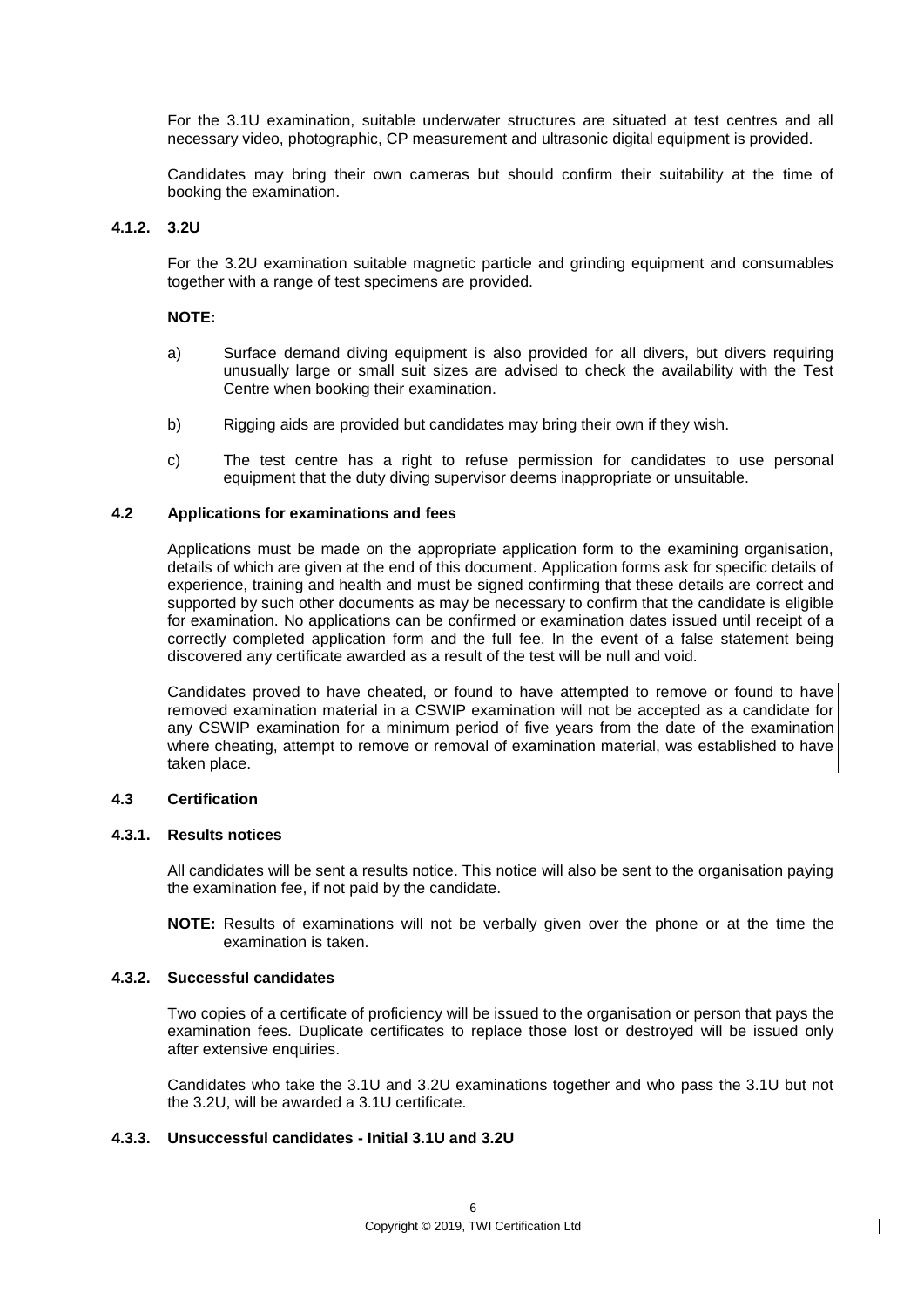Brief details of the reasons for failure will be given in the results notice sent to the candidate and to the organisation paying the fees.

No certification will be awarded to candidates who pass the 3.2U part if success has not been achieved in the 3.1U part.

Candidates who fail part(s) of the initial examination may attempt one retest of the failed part(s) provided such retest is completed within twelve months of the initial or five year examination date.

Candidates are strongly advised to arrange some individual refresher training through one of the CSWIP approved training establishments before attempting the retest.

Candidates who do not complete the retest within the specified time or those who are again unsuccessful will be treated thereafter as initial candidates, i.e. they must attend the full training course again and then take the full initial examination.

#### **4.3.4. Validity of certificates**

Certificates will be valid for five years from the date of completion of the original test. The renewal procedure after five years is described in section 4.5.1.

Certificates issued as a result of previously failed parts of the examination will be valid from the date of completion of the original test as described above.

Certificates are only valid provided:

- a) they are within date
- b) they are on standard cream CSWIP paper bearing the CSWIP logo black on gold signed by an officer of CSWIP and embossed with the CSWIP stamp
- c) they have been signed by the individual to whom the certificate is awarded
- d) they are accompanied by a valid official CSWIP identity card.

Photocopies are unauthorised by CSWIP and should be used only for internal administration purposes.

#### **4.3.5. Complaints and Appeals**

An aggrieved party in a dispute which considers itself to have reasonable grounds for questioning the competency of a CSWIP qualified person may petition the Governing Board for withdrawal of that person's certificate. Such a petition must be accompanied by all relevant facts and if, in the opinion of the Committee, an adequate case has been presented, a full investigation of the circumstances under dispute will be initiated. If the petition is substantiated to the satisfaction of the Committee the person's certificate will be withdrawn and a further test will be required.

Appeals against failure to be certified or against non-renewal of a certificate may be made by the person concerned or the employer upon application in writing to the Governing Board.

#### **4.4 Supplementary examination (upgrade from 3.1U to 3.2U***)*

These examinations may be attempted by existing certificate holders provided the necessary requirements are met. The result of this examination will not alter the validity date of existing 3.1U certificates.

Supplementary examinations differ in that supplementary examinations are essentially upgrades of an existing certificate (eg 3.1U to 3.2U).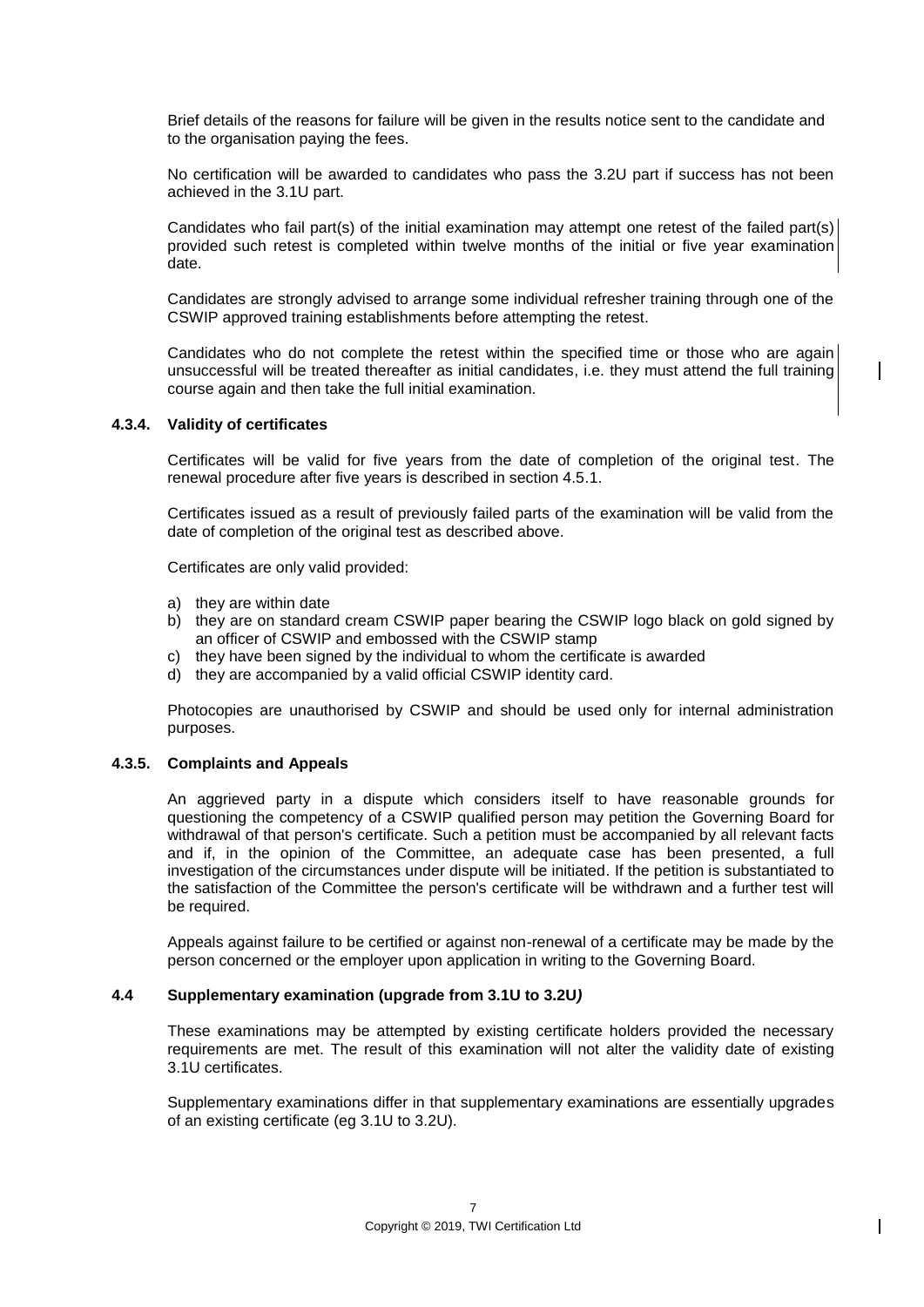Certificates awarded as a result of successful completion of a supplementary test will be valid for five years from the date of the supplementary test.

The 3.2U supplementary examination may be taken at any time prior to the expiry date of the 3.1U qualification, just the same as for a five year renewal of a 3.1U or 3.2U qualification.

The 3.2U supplementary examination should be taken in sufficient time prior to the expiry of the 3.1U qualification in order to allow time to resit either the 3.2U or 3.1U examination in the event of failure.

#### **4.4.1. Concrete examination**

Candidates already holding underwater inspection certificates requiring the concrete qualification may attempt the examination (see paragraph 2.2.3 or 3.1.3) and if successful will be awarded a 3.1UC or 3.2UC certificate as appropriate.

#### **4.5 Five year renewal examination**

To ensure continuity it is desirable for five year examination to be carried out up to six months prior to the final expiry date of the original certificate. If successful the certificate shall be dated five years from the original expiry date.

If for any reason it is not possible for the candidate to complete the renewal test before expiry of the original certificate, then the period during which the renewal test can be taken may be extended. Requests for extra time should be made in the first instance to the CSWIP Secretariat, TWI Certification Ltd. It should be noted that this extra time does not change the expiry date on the certificate and work carried out beyond the expiry date has no certificate cover.

#### **4.5.1. Experience**

Candidates will be required to provide written verified evidence of a minimum of 100 hours underwater inspection experience (of which no more than 10 hours per year shall be simulated experience) over the five year validity period of the current certificate, to be accepted for the five year renewal examination. This evidence must be submitted to the Examination Centre prior to attending the examination.

For those candidates who have not achieved the experience as specified above, the following rules apply:

3.1U five year renewal: Complete the full five year examination, detailed in 4.5.2 below and 3.1U sector specific multiple-choice paper (50 questions).

3.2U five year renewal: Complete the full five year examination as detailed in 4.5.2 below and the 3.2U sector specific multiple-choice paper (50 questions).

#### **4.5.2. Five year renewal procedure for 3.1U and 3.2U**

The five year renewal test consists of both theoretical and practical examinations. The theory will consist of 3.1U and 3.2U general multiple-choice papers as appropriate to the renewal sought (25 questions per paper). The practical element will be as follows:

| $\bullet$ | General survey with commentary of structure    | 3.1U and 3.2U |
|-----------|------------------------------------------------|---------------|
| $\bullet$ | Close video inspection of weld and defect area | 3.1U and 3.2U |
| $\bullet$ | Photography of weld and defect area            | 3.1U and 3.2U |
| $\bullet$ | Stand off photography                          | 3.1U and 3.2U |
| $\bullet$ | Digital thickness readings                     | 3.1U and 3.2U |
| $\bullet$ | Remedial grinding                              | 3.2U only     |
| $\bullet$ | Magnetic particle inspection of two welds      | 3.2U only     |
|           |                                                |               |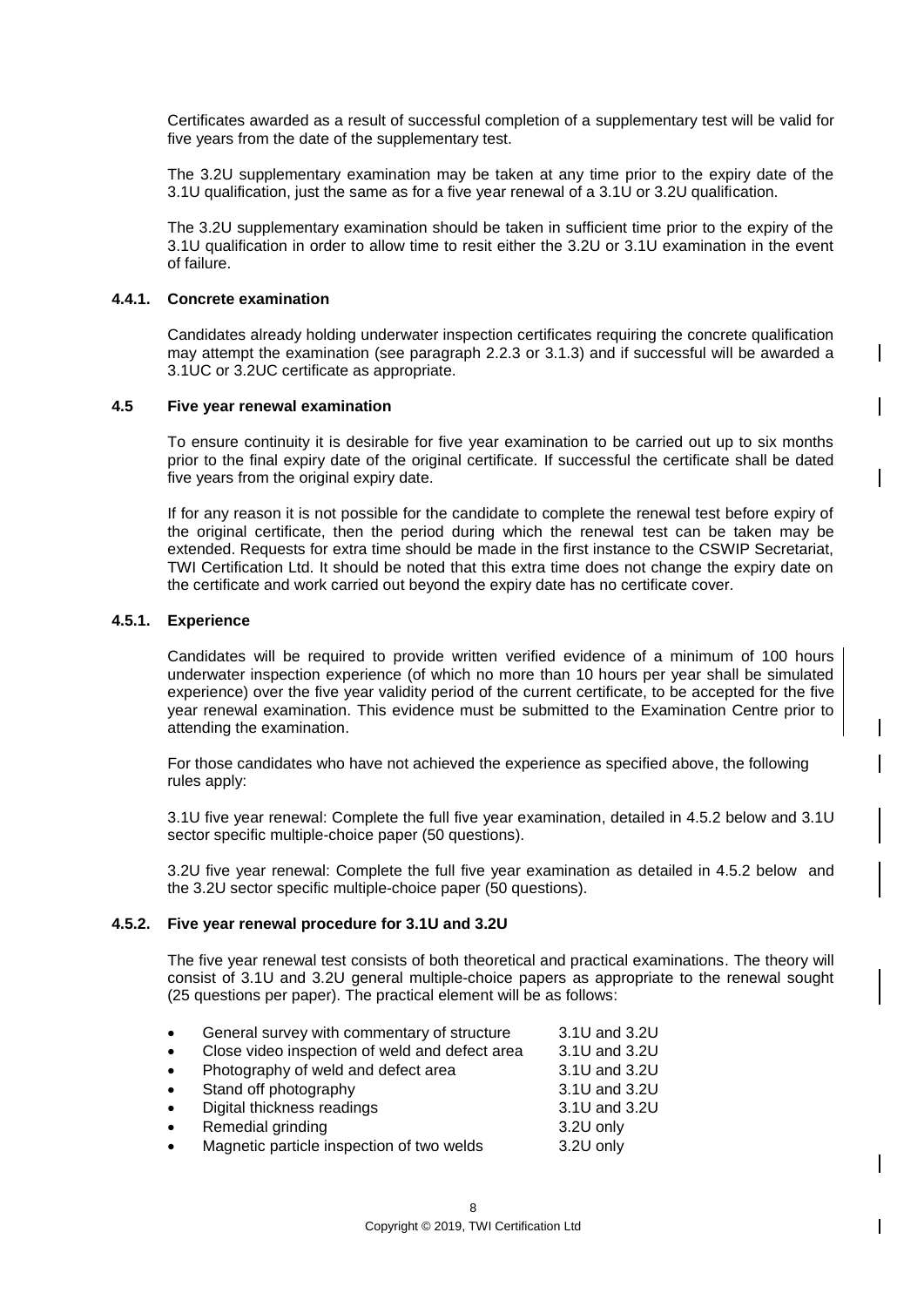The maximum diving time will not exceed four hours.

#### **4.5.3. Renewal of concrete qualification**

Candidates holding a certificate with a concrete examination awarded prior to the introduction of the five year renewal of that endorsement will also have to renew at the five year renewal point of their 3.1UC or 3.2UC.

The five year renewal examination will consist of a 20 multiple-choice question paper and assessment and reporting on eight photographs of typical concrete blemishes and reporting the possible cause, type and classification.

#### **4.5.4. Failure of five year renewal examination**

3.2U renewal: If the 3.2U section is passed but the 3.1U section is failed, this constitutes failure of the renewal, with no certificate issue until successful resit of the 3.1U examination part failed. Failure of the 3.1U retest will require candidate to re-certify in both 3.1U and 3.2U by attending the full initial course for both 3.1U and 3.2U and by successfully completing the full initial examinations.

A 3.2UC (Concrete) certificate holder who fails the 3.2UC part of the renewal examination will be awarded a 3.1UC certificate.

Failure of all parts of the 3.2U five year renewal, i.e. both the 3.1U and the 3.2U, requires the candidate to return to initial status 3.1U followed by 3.2U, for which a refresher course is strongly recommended.

3.1U five year renewal: One retest is allowed for any failed part. Failure of the retest means a return to initial status, i.e. attending the full initial course and then by successfully completing the full initial examination

All retests must be attempted within 12 months of the date of the Results Notice. No retest can be attempted within 30 days of the 5 year examination date – this is not extendable under any circumstances.

#### **5. RECORDS**

Records of all successful and unsuccessful candidates are maintained. These records are accessible to the CSWIP In-service Inspection Management Committee or its nominees at all reasonable times.

At all times the rules of CSWIP current at the time of the examination apply. The CSWIP In-Service Inspection Management Committee will not be responsible for failure of candidates or their sponsors to inform themselves of these rules.

#### **Additional information:**

CSWIP Secretariat TWI Certification Ltd Granta Park Great Abington, Cambridge CB21 6AL

Phone 01223 899000 Email: twicertification@twi.co.uk Web: www.cswip.com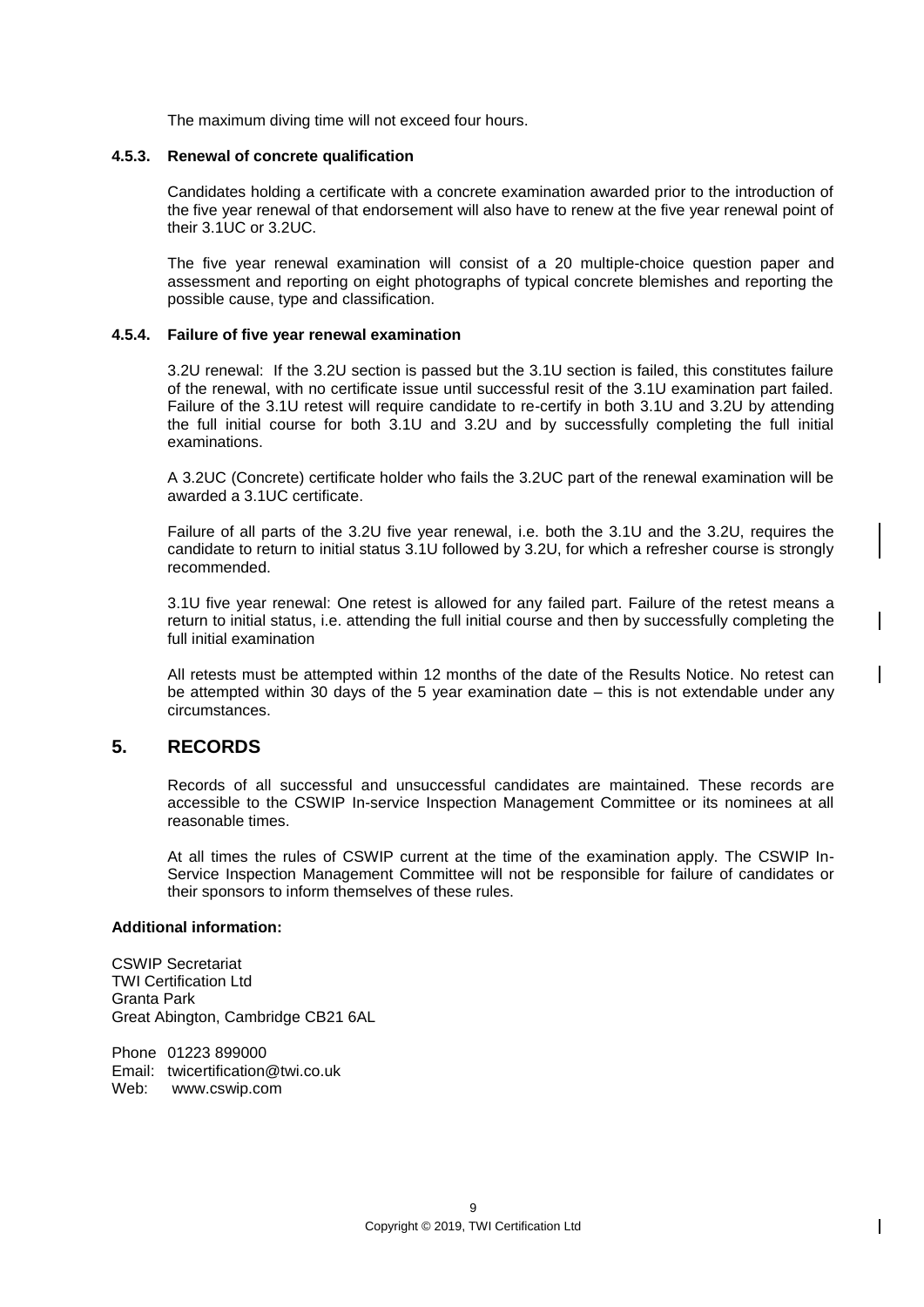For examination enquiries:

TWI Technology North East Ferrous Road Riverside Park Middlesbrough TS2 1DJ

Phone: 01642 210512 Email: [twinorth@twi.co.uk](mailto:twinorth@twi.co.uk)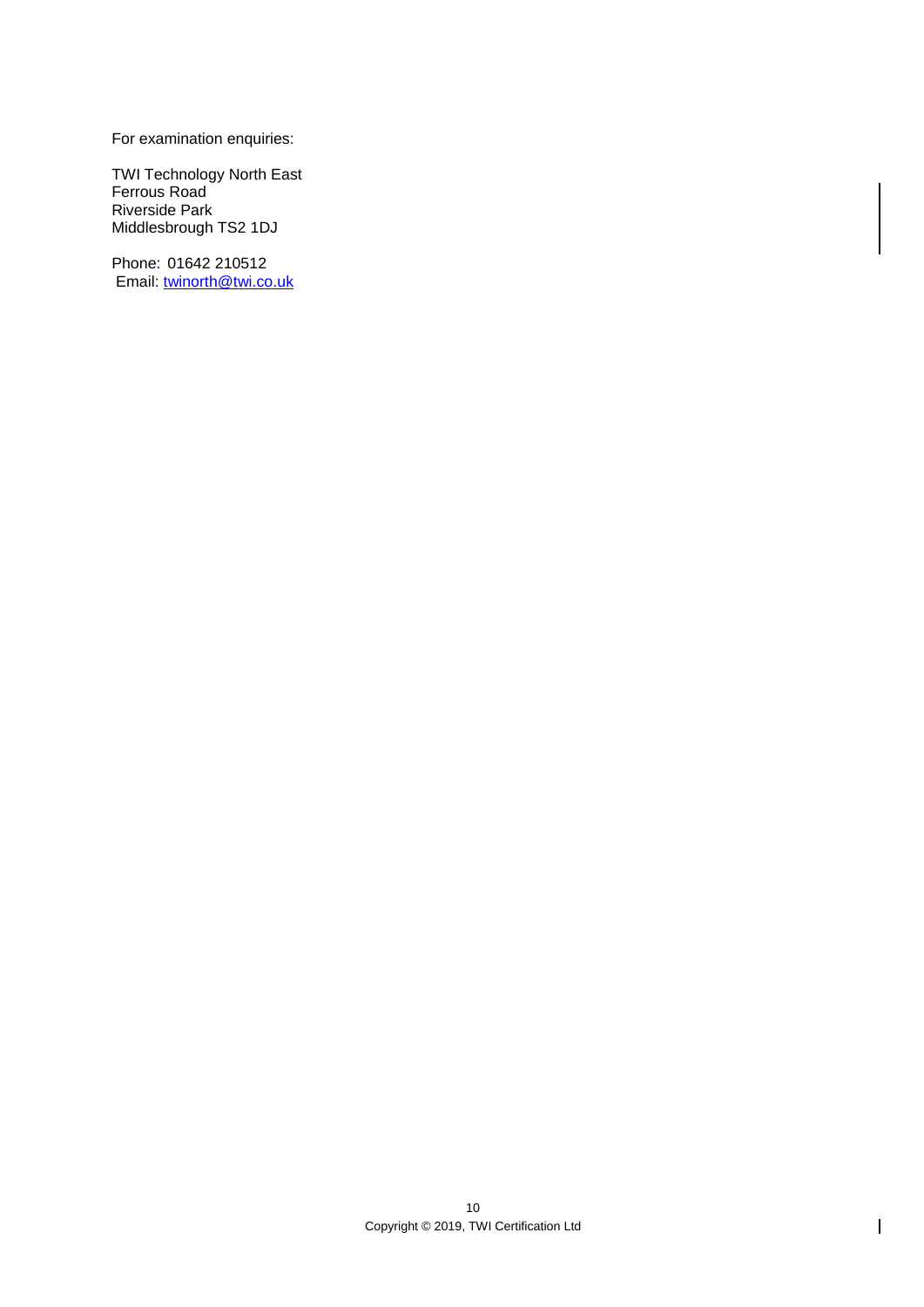**CERTIFICATION SCHEME FOR PERSONNEL**

# **Requirements for the Certification of Underwater (Diver) Inspectors**

**APPENDIX TO DOCUMENT CSWIP-DIV-7-95 - Part 1**

Appendix 1: Examination Syllabus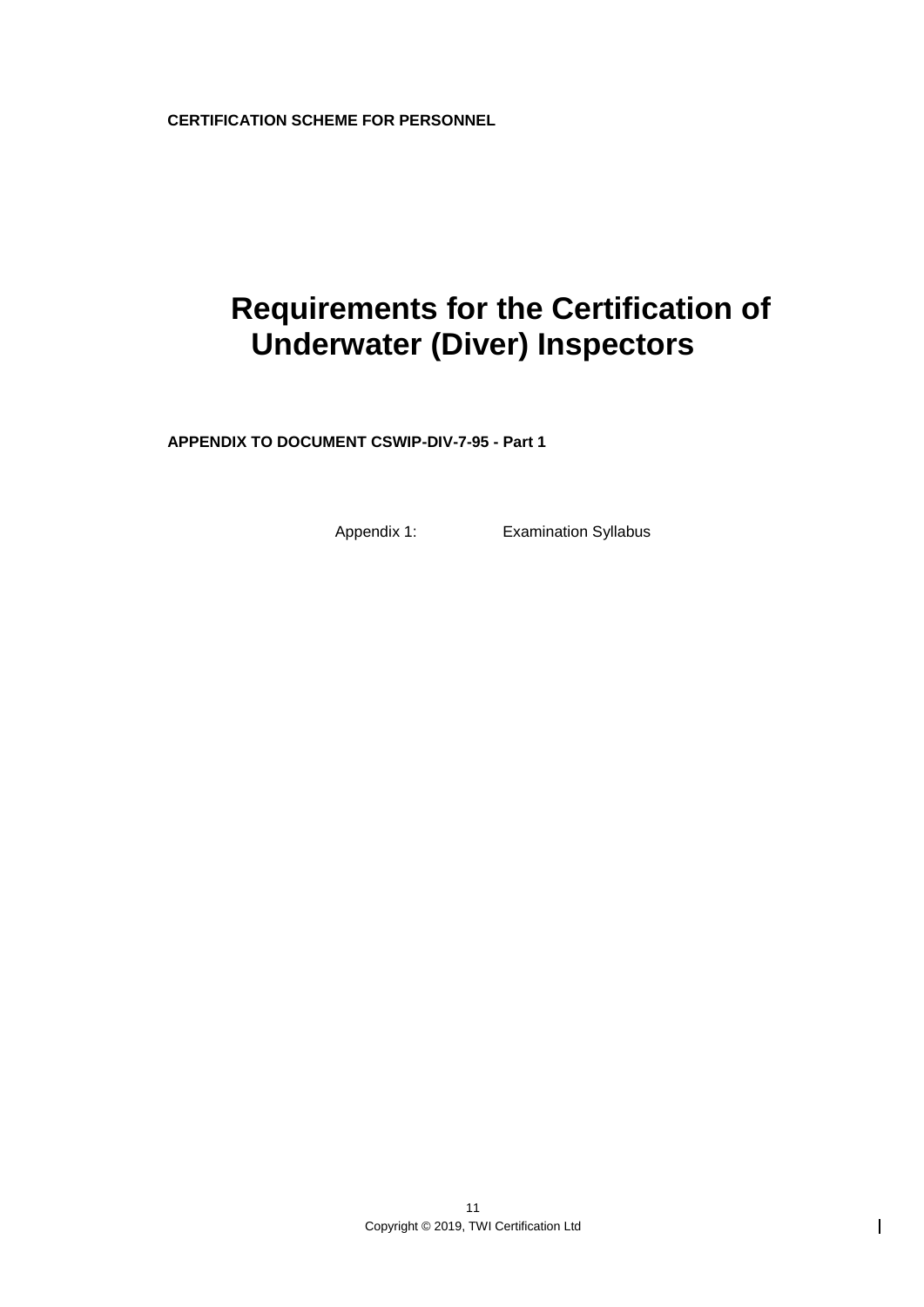#### **APPENDIX 1: EXAMINATION SYLLABUS**

Any aspect of the syllabus may be included in the written and oral examination. Items which will be specifically included in the practical examination have the suffix **`P.'**

The level of knowledge required by the candidate varies according to topic. To ensure comprehension by all parties the following terms have been defined to demonstrate an increasing level of knowledge.

#### **DEFINITIONS**

| <b>OUTLINE KNOWLEDGE:</b>  | The candidate must be familiar with the subject in outline terms. He/She<br>should know that the topic exists and what it is applied to. In the context<br>of inspection methods/techniques the candidate would be expected to<br>know the "what it is, what it does" but would not be expected to know the<br>finer points of application of the technique. |
|----------------------------|--------------------------------------------------------------------------------------------------------------------------------------------------------------------------------------------------------------------------------------------------------------------------------------------------------------------------------------------------------------|
| <b>KNOWLEDGE:</b>          | The candidate must have a working knowledge of the subject and be<br>able to apply it.                                                                                                                                                                                                                                                                       |
| <b>DETAILED KNOWLEDGE:</b> | The candidate must have a depth of knowledge sufficient to enable<br>him/her to exercise judgement.                                                                                                                                                                                                                                                          |

#### **3.1U UNDERWATER INSPECTOR**

#### **INTRODUCTION**

The candidate will be required to demonstrate knowledge in the following general areas:

- The need for inspection.
- Basic terminology of steel/concrete structures, risers, pipelines, wellheads and protection frames (igloos).
- Outline modes of failure and deterioration experienced in steel/concrete structures, risers and pipelines.
- Appreciation of how an operator's inspection programme attempts to detect and assess such failure and deterioration by use of the various inspection techniques covered by the Grade 3.1U syllabus.
- The importance of documentation, record keeping and good communication.
- The need for written procedures for certain activities.

#### 1 **UNDERWATER VISUAL INSPECTION**

#### **KNOWLEDGE OF**:

- Cleaning for the purpose of inspection (LP air, water jet, grit entrainment, wire brush) and safety aspects. Standard of surface finish
- Weld structures plus riser and concrete terminology
- Pipeline features and terminology
- Marine growth species identification, percentage coverage (estimates of each type) growth thickness techniques, the effects of marine growth and reasons for removal.

#### **DETAILED KNOWLEDGE OF:**

- Types of visual defects and their likely location in steel/concrete structures and risers '**P**'
- Types of defects and areas of concern on pipelines
- Identification of visual weld defects **'P'**
- Appreciation of likely weld defect locations
- Dimensional checking of welds, and measurements underwater, principles employed in engineering practice. **P**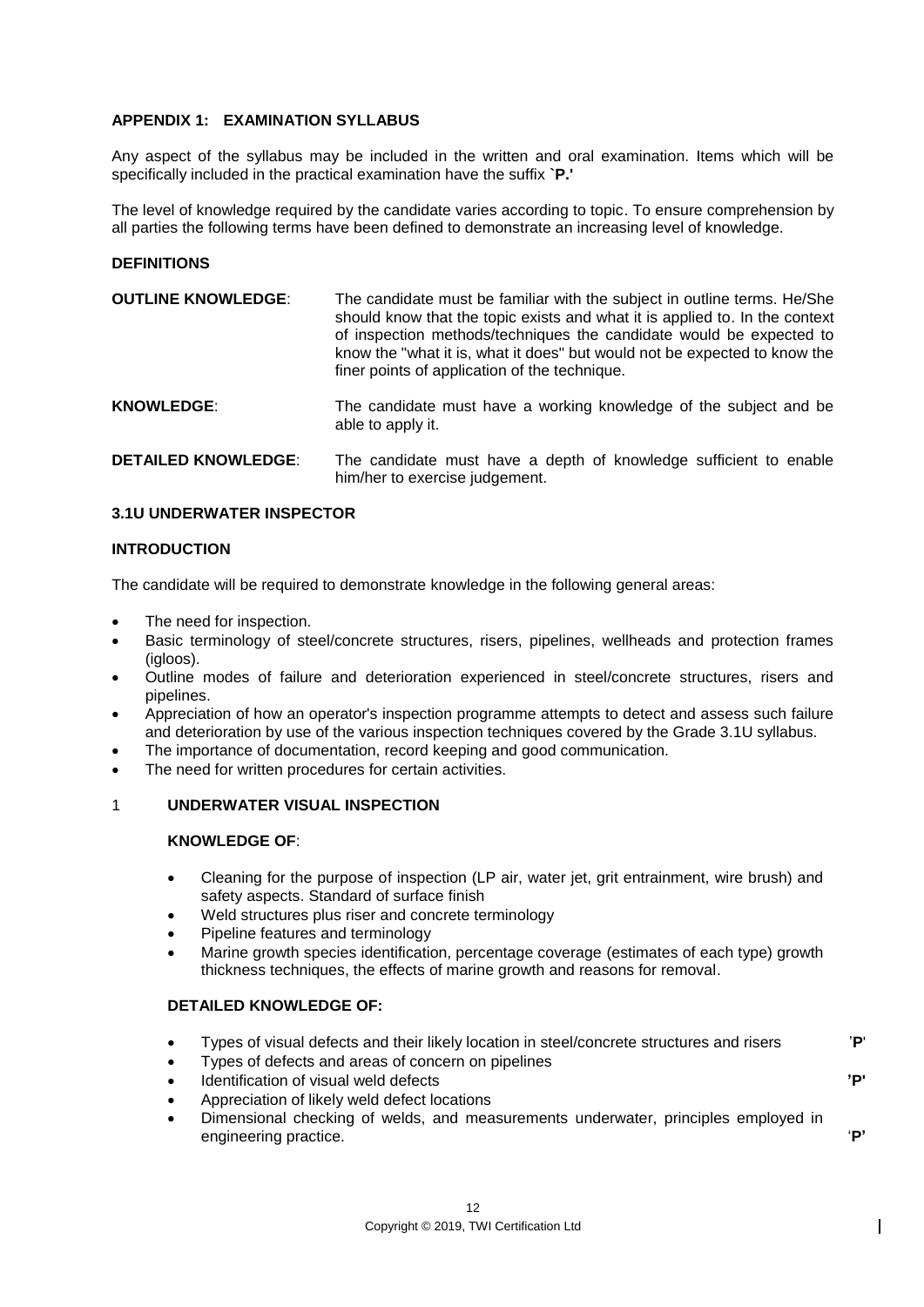#### 2 **RECORDING METHODS**

#### **OUTLINE KNOWLEDGE OF**:

- Principles of photogrammetry
- Requirements for care in use and deployment of photographic and video equipment
- Structural marking methods
- Methods of setting up identification markers and size references
- Types of video equipment
- Digital photographic equipment, pre-setting cameras, charging batteries and checking charge for cameras and strobes.

#### **KNOWLEDGE OF:**

- Importance of (size) references and record keeping
- Photography including meaning and relationships, aperture, shutter speed, focus, depth of field.

#### **DETAILED KNOWLEDGE OF:**

- Optimum light placement and intensity in photography and video '**P'**
- The correct use of video to give optimum results **'P'**
- Narrative commentary by diver and dialogue with topside inspection supervisor/controller during inspection work '**P'**
- Methods of setting up identification markers and size references during stand-off and close-up (macro) photography. **'P'**

#### 3 **CORROSION PROTECTION SYSTEMS**

#### **OUTLINE KNOWLEDGE OF:**

- General principles protection of corrosion and how corrosion protection is effected by protective coatings and cathodic protection
- Potential measurement methods (contact, proximity) and calibration of instruments.

#### **KNOWLEDGE OF:**

- Modes of deterioration and typical inspection requirements for sacrificial anodes and impressed current systems
- The effects of external factors such as debris, seabed material and marine growth on CP systems
- Typical instances and causes of visual corrosion. **'P'**

#### **DETAILED KNOWLEDGE OF:**

- Typical CP values obtained (protected and unprotected steel) **'P'**
- Visual inspection of protective coatings including Monel and other cladding.
- Safety aspects of impressed current systems.

#### 4 **WALL THICKNESS MEASUREMENT USING ULTRASONICS**

#### **OUTLINE KNOWLEDGE OF:**

- Types of flaws associated with various rolled products e.g. laminations, inclusion clusters and piping
- Internal corrosion and its effect on ultrasonic inspection using digital wall thickness meters.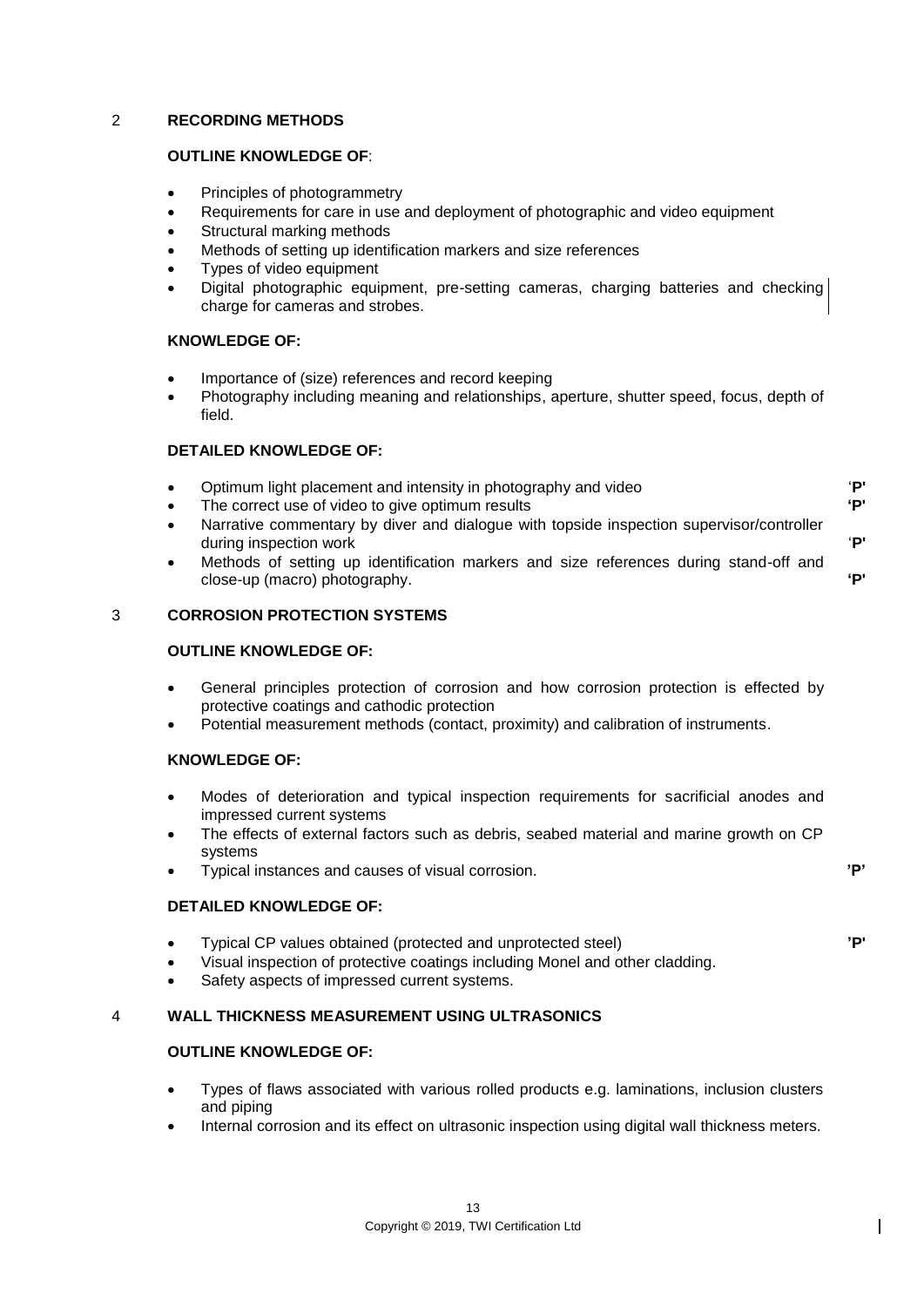#### **DETAILED KNOWLEDGE OF:**

 Measurements of wall thickness using digital wall thickness meters, necessary surface preparation, calibration, alignment, appreciation of the shortcomings of these instruments. **'P'**

#### 5 **NON-DESTRUCTIVE TESTING (NDT) TECHNIQUES**

#### **OUTLINE KNOWLEDGE OF:**

- Methods, limitations and capabilities of magnetic particle, ultrasonic A scan, radiographic, and eddy current inspection techniques
- Principles of FMD techniques (ultrasonic, gamma radiation, thermal).

#### 6 **CARE AND CALIBRATION OF EQUIPMENT**

#### **OUTLINE KNOWLEDGE OF:**

- The care of and need for calibration of photographic equipment and digital wall thickness meters
- The care of and need for calibration of cathodic potential measurement systems
- Care and calibration of other NDT equipment.

#### **KNOWLEDGE OF:**

- Deployment and recovery of equipment
- Care of equipment after recovery
- Care of damaged and flooded equipment
- Safe use of electrical equipment relevant to approved codes of practice.

#### 7 **REPORTING AND REPORT WRITING**

#### **OUTLINE KNOWLEDGE OF:**

- Principles of report writing
- The function of data sheets, logs, videos, photographs and recording media
- Importance of standard terminology, need for accuracy, simplicity, consistency, clarity and methodical approach.

#### **KNOWLEDGE OF:**

- Necessity to produce a fluent verbal description during inspection activities **'P'**
- Necessity to produce post inspection written reports **'P'**
- Necessity to recognise anomalies and the need to report same.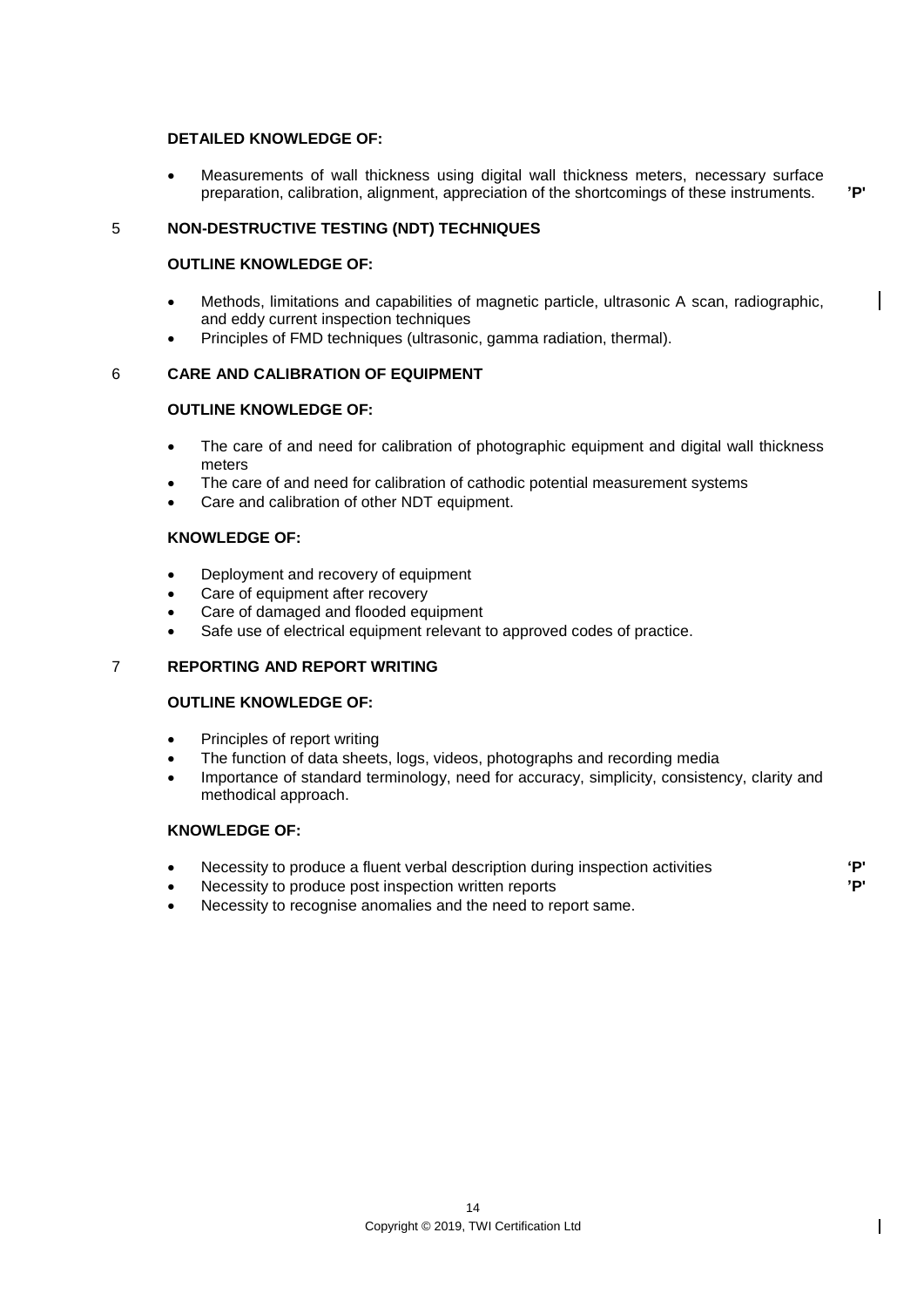#### **3.2U UNDERWATER INSPECTOR**

A detailed knowledge of the 3.1U syllabus is required plus the following:

#### **INTRODUCTION**

- Non-destructive testing techniques, their principles, range of application and their defect detection capabilities.
- The techniques particularly applicable underwater.

#### 1 **MAGNETIC PARTICLE INSPECTION**

 It is expected that candidates will be capable of applying both underwater and above water techniques, the latter being of specific relevance to habitat based work.

#### **OUTLINE KNOWLEDGE OF:**

- Principles of magnetism, magnetic poles, magnetic field, lines of force, longitudinal magnetisation, horseshoe magnets, vector field, consequent poles, distorted field, leakage field
- Magnetisable and non-magnetisable materials
- Simple definitions of permeability and reluctance
- Generation of circumferential flux and longitudinal flux. Flux density, residual magnetism
- Hysteresis loops and their relevance to demagnetisation/magnetisation methods
- Equipment types available and their use
- Fixed, transportable and portable installations, DC battery, AC mains, DC rectified full wave
- Ancillary equipment, inspection lighting (including white and UV-A)
- Viewing aids
- Marking devices
- **Demagnetisers**
- Contrast aids.

#### **KNOWLEDGE OF:**

- Reasons for demagnetisation, AC and DC methods
- Testing for demagnetisation '**P**'
- Problems associated with MPI of partially completed weldments
- Magnetisation operation to be used, current or flux values, jigs or fixtures
- Geometric shape of components
- Method of assessing sensitivity of techniques
- Surface preparation, cleaning methods and standards
- Recording of defect indications, photographic fluorescent and non-fluorescent techniques, Micro set replication application, tape transfer
- Use of portable gauss, white light and UV-A meters for testing site conditions **'P'**
- Test pieces and 'portable cracks.'

## **DETAILED KNOWLEDGE OF:**

- Calibration equipment and the use of meters
- Performance checks
- Inks and concentrates (fluorescent and non-fluorescent), wetting agents and inhibitors
- Preparation and testing of inks
- Determination of solid content. **'P'**
- Types of discontinuity and their indications, (surface and subsurface indications)
- Reporting of non-relevant indications
- Surface grinding to confirm indications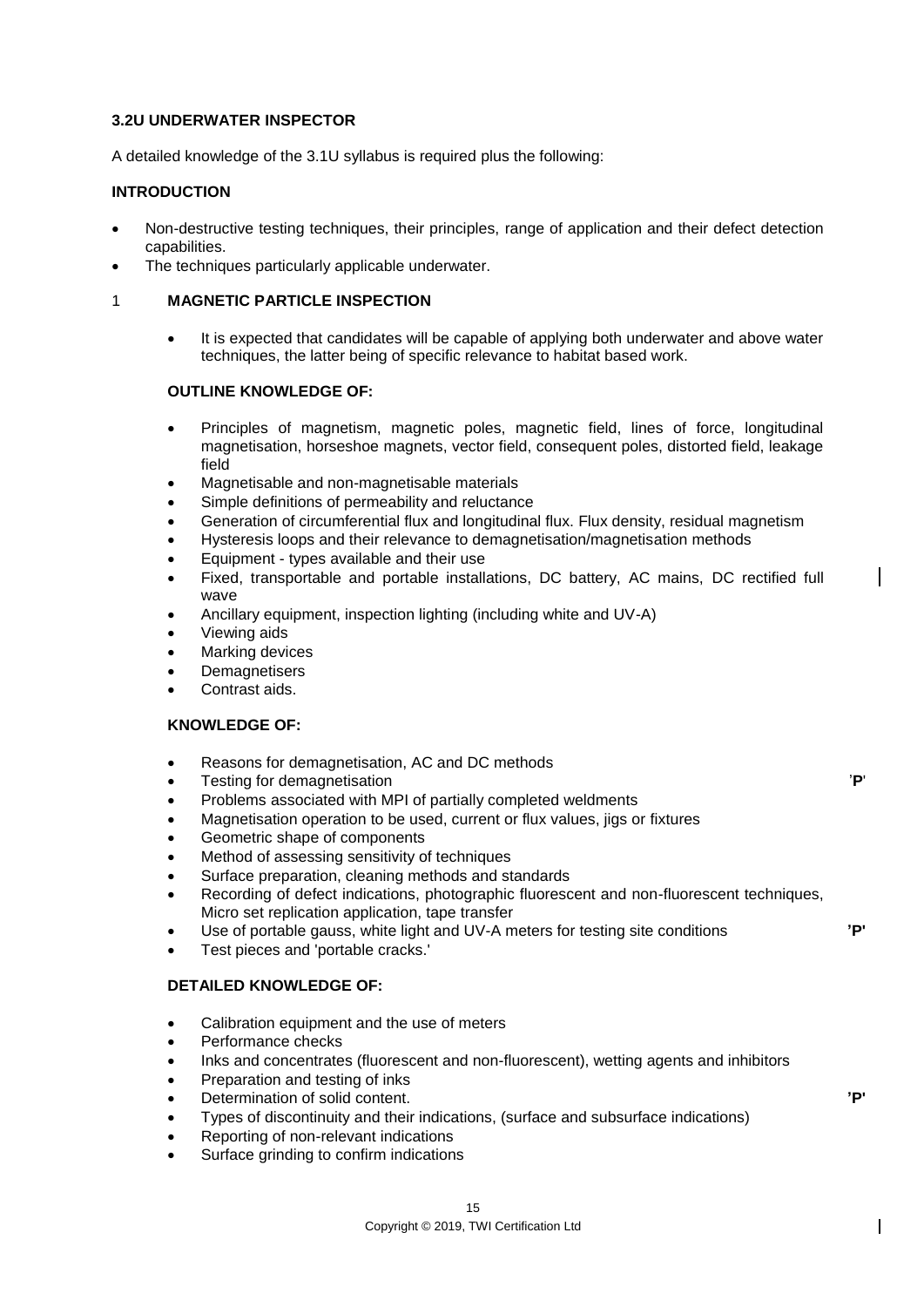- The use of permanent magnets, electromagnets, coils, parallel conductors, flexible cables, prods and the limitations of each **'P'**
- Narrative commentary during performance of examination. **'P'**

#### 2 **ULTRASONIC TESTING**

#### **OUTLINE KNOWLEDGE OF:**

- Simple explanation of common terms associated with the use of digital wall thickness meters, for example: ultrasonic, frequency, wavelength, velocity, compression probe (single and twin crystal)
- Production of ultrasonic waves and a simple explanation of the effects of attenuation, scattering, acoustic impedance
- Use of calibration and reference blocks.

#### **KNOWLEDGE OF:**

- Surface condition of materials for scanning, checking of material for thickness and internal corrosion
- Effects of coatings on ultrasonic inspection.

#### **DETAILED KNOWLEDGE OF**:

 Wall thickness and lamination checking using a digital wall thickness meter **'P'** Report writing, including diagrams where appropriate **'P'** Narrative commentary during ultrasonic examination of material. '**P'**

#### 3 **RADIOGRAPHY**

#### **OUTLINE KNOWLEDGE OF:**

- The principles of the technique
- Safety precautions.

#### 4 **EDDY CURRENT INSPECTION**

#### **OUTLINE KNOWLEDGE OF:**

- The principle of the technique as applicable to eddy current systems
- The care and deployment of the systems.

#### **KNOWLEDGE OF**:

- An understanding of the geometry and design of eddy current systems including their specific application
- The importance of a detailed narrative commentary with the topside inspection controller during examination of welds
- The limitations of the techniques with respect to weld geometry, gussets, ratholes, coatings, marine growth, surface pitting and corrosion
- Cleaning standards and surface finish.

#### 5 **WELD TOE PROFILING**

#### **KNOWLEDGE OF:**

The use and application of profile and weld geometry gauges. **'P'**